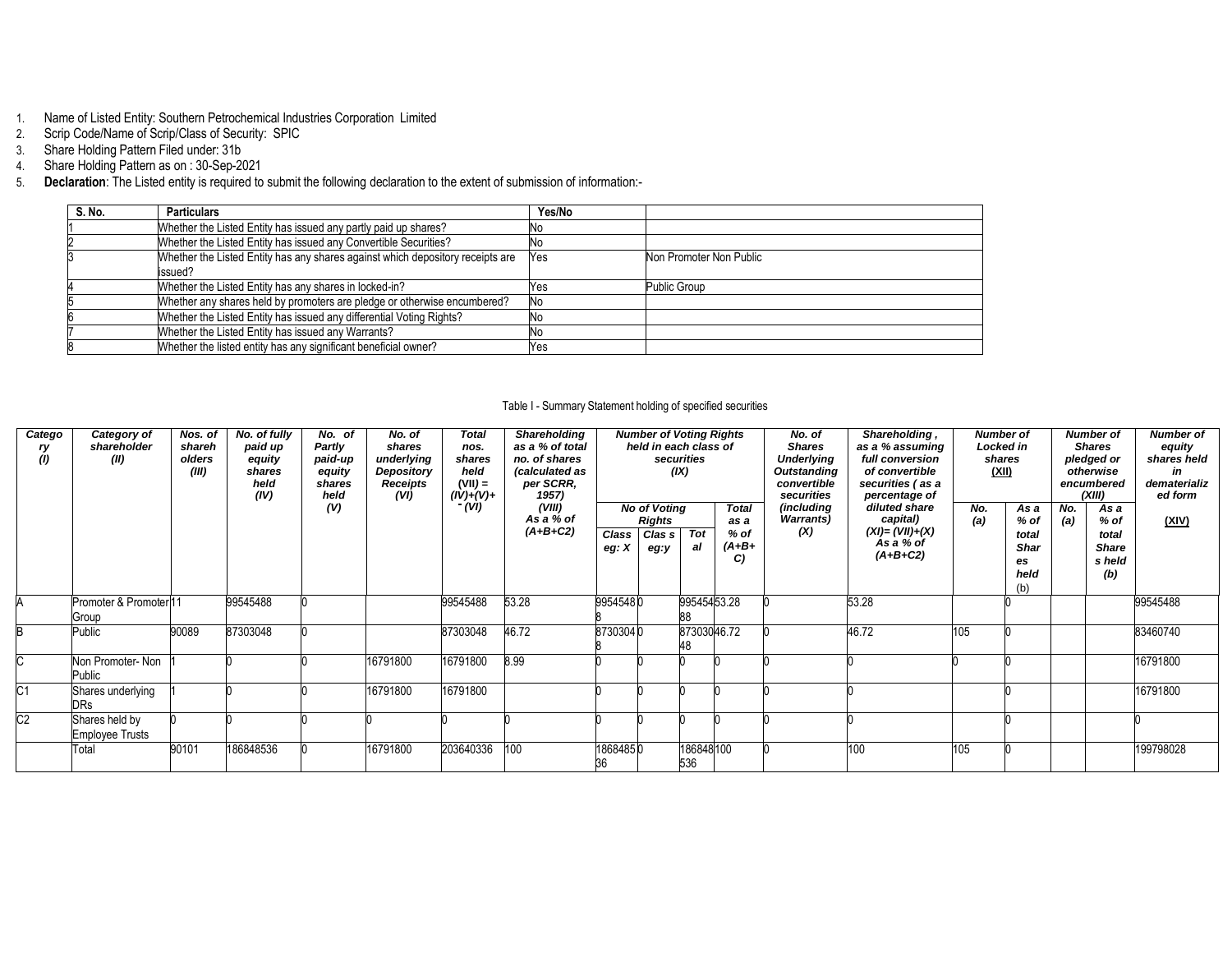# Table II - Statement showing shareholding pattern of the Promoter and Promoter Group

|                         | <b>Category &amp; Name</b><br>of the<br><b>Shareholders</b><br>(1)             | No. of<br>sharehol<br>der<br>(III) | No. of<br>fully<br>paid<br>иp<br>equity<br>share | Partly<br>paid-up<br>equity<br>shares<br>held<br>(V) | $N$ os. of<br>shares<br>underlying<br><b>Depository</b><br>Receipts<br>(VI) | <b>Total</b><br>nos.<br>shares<br>held<br>$(VII =$<br>$IV+V+VI$ | <b>Sharehol</b><br>ding %<br>calculate<br>d as per<br>SCRR.<br>1957 |                   |                                                      | <b>Number of Voting Rights held in</b><br>each class of securities<br>(IX) |                                                                      | No. of<br><b>Shares</b><br><b>Underlying</b><br><b>Outstanding</b><br>convertible<br>securities | <b>Shareholdin</b><br>$g$ , as a $%$<br>assuming<br>full<br>conversion<br>of                                                             | <b>Number of</b><br>Locked in<br>shares | (XII)                                              |            | <b>Number of</b><br><b>Shares</b><br>pledged or<br>otherwise<br>encumbered<br>(XIII) | <b>Number of</b><br>equity<br>shares held<br>in<br>dematerializ<br>ed form |
|-------------------------|--------------------------------------------------------------------------------|------------------------------------|--------------------------------------------------|------------------------------------------------------|-----------------------------------------------------------------------------|-----------------------------------------------------------------|---------------------------------------------------------------------|-------------------|------------------------------------------------------|----------------------------------------------------------------------------|----------------------------------------------------------------------|-------------------------------------------------------------------------------------------------|------------------------------------------------------------------------------------------------------------------------------------------|-----------------------------------------|----------------------------------------------------|------------|--------------------------------------------------------------------------------------|----------------------------------------------------------------------------|
|                         |                                                                                |                                    | s held<br>(IV)                                   |                                                      |                                                                             |                                                                 | As a % of<br>$(A+B+C2)$<br>(VIII)                                   | <b>Class</b><br>x | <b>No of Voting Rights</b><br>Clas<br>$\pmb{s}$<br>Y | Tot<br>al                                                                  | <b>Total as</b><br>a % of<br><b>Total</b><br><b>Voting</b><br>rights | (including<br>Warrants)<br>(X)                                                                  | Convertible<br>securities<br>(as a<br>percentage<br>of diluted<br>share<br>capital) (XI)<br>$=(VII)+(X)$ as<br>$a \times of$<br>$A+B+C2$ | No.<br>(a)                              | As a<br>% of<br>total<br>Shar<br>es<br>held<br>(b) | No.<br>(a) | As a<br>$%$ of<br>total<br>share<br>s held<br>(b)                                    | (XIV)                                                                      |
|                         | Indian                                                                         |                                    |                                                  |                                                      |                                                                             |                                                                 |                                                                     |                   |                                                      |                                                                            |                                                                      |                                                                                                 |                                                                                                                                          |                                         |                                                    |            |                                                                                      |                                                                            |
| a                       | Individuals/Hindu<br>undivided Family                                          |                                    | 45450                                            |                                                      |                                                                             | 45450                                                           | 0.02                                                                | 45450             |                                                      | 45450                                                                      | 0.02                                                                 |                                                                                                 | 0.02                                                                                                                                     |                                         |                                                    |            |                                                                                      | 45450                                                                      |
|                         | <b>ASHWIN C MUTHIAH</b>                                                        |                                    | 45450                                            |                                                      |                                                                             | 45450                                                           | 0.02                                                                | 45450             |                                                      | 45450                                                                      | 0.02                                                                 |                                                                                                 | 0.02                                                                                                                                     |                                         |                                                    |            |                                                                                      | 45450                                                                      |
| b                       | Central Government/<br>State Government(s)                                     |                                    | 8840000                                          |                                                      |                                                                             | 8840000                                                         | 4.73                                                                | 8840000           |                                                      | 8840000 4.73                                                               |                                                                      |                                                                                                 | 4.73                                                                                                                                     |                                         |                                                    |            |                                                                                      | 8840000                                                                    |
|                         | <b>TAMILNADU</b><br>INDUSTRIAL<br><b>DEVELOPMENT</b><br><b>CORPORATION LTD</b> |                                    | 8840000                                          |                                                      |                                                                             | 8840000                                                         | 4.73                                                                | 8840000           |                                                      | 8840000 4.73                                                               |                                                                      |                                                                                                 | 4.73                                                                                                                                     |                                         |                                                    |            |                                                                                      | 8840000                                                                    |
|                         | Financial Institutions/<br>Banks                                               |                                    |                                                  |                                                      |                                                                             |                                                                 |                                                                     |                   |                                                      |                                                                            |                                                                      |                                                                                                 | n                                                                                                                                        |                                         |                                                    |            |                                                                                      |                                                                            |
| d                       | Any Other (specify)                                                            |                                    | 71745263                                         |                                                      |                                                                             | 71745263                                                        | 38.4                                                                | 71745263          |                                                      | 7174526 38.4                                                               |                                                                      |                                                                                                 | 38.4                                                                                                                                     |                                         |                                                    |            |                                                                                      | 71745263                                                                   |
|                         | <b>Bodies Corporate</b>                                                        |                                    | 71715463                                         |                                                      |                                                                             | 71715463                                                        | 38.38                                                               | 71715463          |                                                      | 7171546 38.38                                                              |                                                                      |                                                                                                 | 38.38                                                                                                                                    |                                         |                                                    |            |                                                                                      | 71715463                                                                   |
|                         | AMI HOLDINGS<br>PRIVATE LIMITED                                                |                                    | 37276700                                         |                                                      |                                                                             | 37276700                                                        | 19.95                                                               | 37276700 0        |                                                      | 3727670 19.95                                                              |                                                                      |                                                                                                 | 19.95                                                                                                                                    |                                         |                                                    |            |                                                                                      | 37276700                                                                   |
|                         | LOTUS FERTILIZERS<br>PRIVATE LIMITED                                           |                                    | 27995454                                         |                                                      |                                                                             | 27995454                                                        | 14.98                                                               | 27995454          |                                                      | 2799545 14.98                                                              |                                                                      |                                                                                                 | 14.98                                                                                                                                    |                                         |                                                    |            |                                                                                      | 27995454                                                                   |
|                         | <b>SICAGEN INDIA</b><br><b>IMITED</b>                                          |                                    | 4576424                                          |                                                      |                                                                             | 4576424                                                         | 2.45                                                                | 4576424           |                                                      | 4576424 2.45                                                               |                                                                      |                                                                                                 | 2.45                                                                                                                                     |                                         |                                                    |            |                                                                                      | 4576424                                                                    |
|                         | SOUTH INDIA HOUSE 1<br><b>ESTATES AND</b><br><b>PROPERTIES LTD</b>             |                                    | 1636900                                          |                                                      |                                                                             | 1636900                                                         | 0.88                                                                | 1636900           |                                                      | 1636900 0.88                                                               |                                                                      |                                                                                                 | 0.88                                                                                                                                     |                                         |                                                    |            |                                                                                      | 1636900                                                                    |
|                         | <b>SOUTH INDIA</b><br><b>TRAVELS PVT LTD</b>                                   |                                    | 229985                                           |                                                      |                                                                             | 229985                                                          | 0.12                                                                | 229985            |                                                      | 229985 0.12                                                                |                                                                      |                                                                                                 | 0.12                                                                                                                                     |                                         |                                                    |            |                                                                                      | 229985                                                                     |
|                         | <b>ACM EDUCATIONAL</b><br><b>FOUNDATION</b>                                    |                                    |                                                  |                                                      |                                                                             |                                                                 |                                                                     |                   |                                                      |                                                                            |                                                                      |                                                                                                 |                                                                                                                                          |                                         |                                                    |            |                                                                                      |                                                                            |
|                         | Partnership Firms                                                              |                                    | 29800                                            |                                                      |                                                                             | 29800                                                           | 0.02                                                                | 29800             |                                                      | 29800                                                                      | 0.02                                                                 |                                                                                                 | 0.02                                                                                                                                     |                                         |                                                    |            |                                                                                      | 29800                                                                      |
|                         | South India<br>Investments and<br>Associates                                   |                                    | 29800                                            |                                                      |                                                                             | 29800                                                           | 0.02                                                                | 29800             |                                                      | 29800                                                                      | 0.02                                                                 |                                                                                                 | 0.02                                                                                                                                     |                                         |                                                    |            |                                                                                      | 29800                                                                      |
|                         | Sub-Total (A)(1)                                                               | R                                  | 80630713                                         |                                                      |                                                                             | 80630713                                                        | 43.15                                                               | 80630713 0        |                                                      | 8063071 43.15                                                              |                                                                      |                                                                                                 | 43.15                                                                                                                                    |                                         |                                                    |            |                                                                                      | 80630713                                                                   |
| $\overline{\mathbf{c}}$ | Foreign                                                                        |                                    |                                                  |                                                      |                                                                             |                                                                 |                                                                     |                   |                                                      |                                                                            |                                                                      |                                                                                                 |                                                                                                                                          |                                         |                                                    |            |                                                                                      |                                                                            |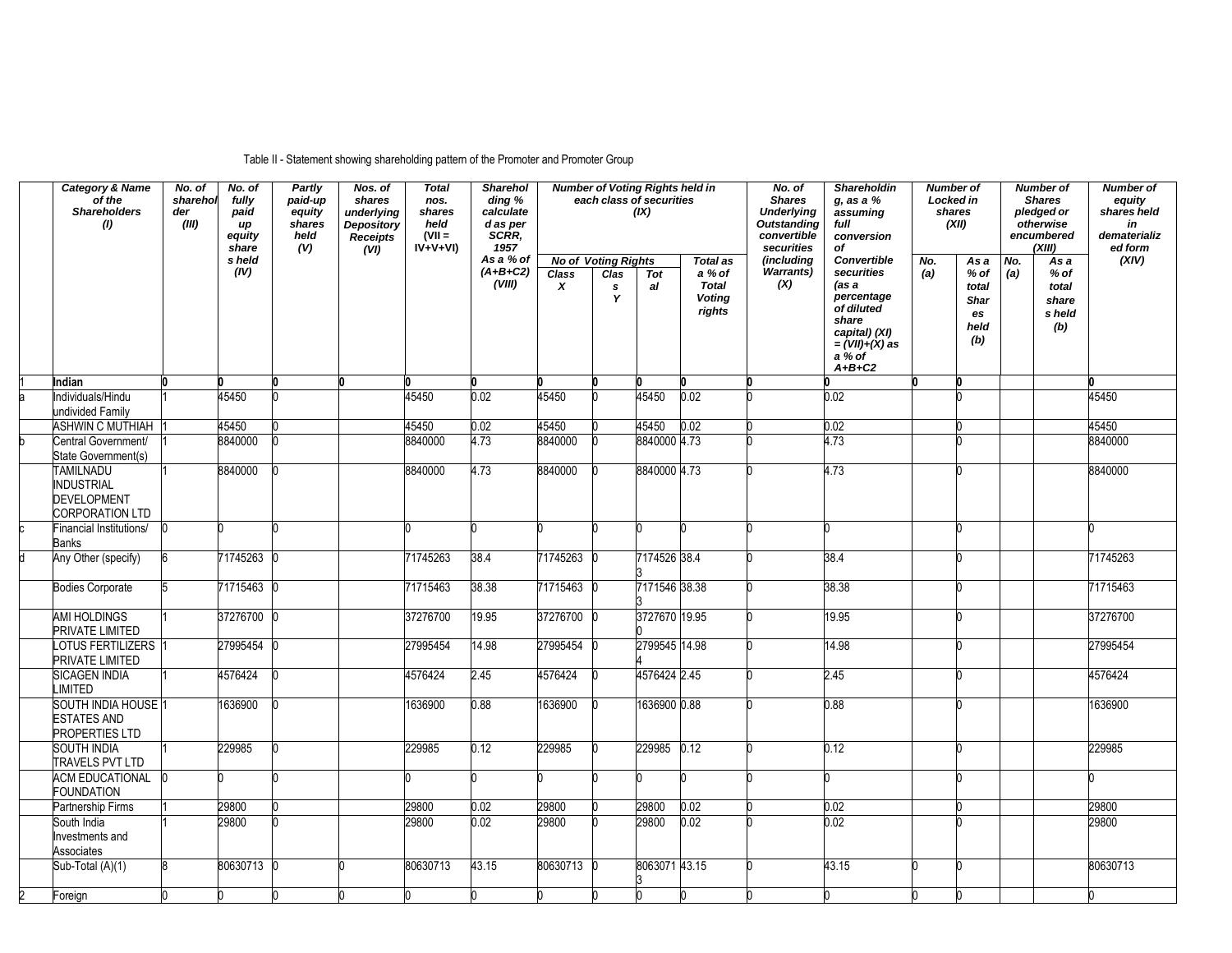| la. | Individuals (Non-<br>Resident Individuals/<br>Foreign Individuals)                 |          |  |          |       |            |               |  |       |  |  |          |
|-----|------------------------------------------------------------------------------------|----------|--|----------|-------|------------|---------------|--|-------|--|--|----------|
|     | Government                                                                         |          |  |          |       |            |               |  |       |  |  |          |
|     | Institutions                                                                       |          |  |          |       |            |               |  |       |  |  |          |
| d   | Foreign Portfolio<br>Investor                                                      |          |  |          |       |            |               |  |       |  |  |          |
| le. | Any Other (specify)                                                                | 18914775 |  | 18914775 | 10.12 | 18914775 0 | 1891477 10.12 |  | 10.12 |  |  | 18914775 |
|     | <b>Bodies Corporate</b>                                                            | 18914775 |  | 18914775 | 10.12 | 18914775   | 1891477 10.12 |  | 10.12 |  |  | 18914775 |
|     | <b>FICON HOLDINGS</b><br>LTD                                                       | 15682775 |  | 15682775 | 8.39  | 15682775   | 1568277 8.39  |  | 8.39  |  |  | 15682775 |
|     | RANFORD<br><b>INVESTMENTS LTD</b>                                                  | 1910000  |  | 1910000  | .02   | 1910000    | 1910000 1.02  |  | 1.02  |  |  | 1910000  |
|     | <b>DARNOLLY</b><br><b>INVESTMENTS LTD</b>                                          | 1322000  |  | 1322000  | 0.71  | 1322000    | 1322000 0.71  |  | 0.71  |  |  | 1322000  |
|     | Sub-Total (A)(2)                                                                   | 18914775 |  | 18914775 | 10.12 | 18914775 ( | 1891477 10.12 |  | 10.12 |  |  | 18914775 |
|     | Total Shareholding of 11<br>Promoter and Promoter<br>Group (A)=<br>$(A)(1)+(A)(2)$ | 99545488 |  | 99545488 | 53.27 | 99545488   | 9954548 53.27 |  | 53.27 |  |  | 99545488 |

Table III - Statement showing shareholding pattern of the Public shareholder

| Category & Name<br>of the<br><b>Shareholders</b><br>(I) | Nos. of<br>shareh<br>older<br>(III) | No. of<br>fully<br>paid<br>up<br>equity<br>share<br>s held<br>(IV) | Partly<br>paid-up<br>equity<br>shares<br>held<br>(N) | Nos. of<br>shares<br>underlying<br>Depository<br><b>Receipts</b><br>(VI) | <b>Total</b><br>nos.<br>shares<br>held<br>$VII =$<br>IV+V+VI | Sharehol<br>ding %<br>calculate<br>d as per<br>SCRR,<br>1957<br>As a % of<br>$(A+B+C2)$ |            | <b>Number of Voting Rights held in</b><br>each class of securities<br><b>No of Voting Rights</b> | (IX)       | Total as<br>a % of<br><b>Total</b> | No. of<br><b>Shares</b><br><b>Underlying</b><br><b>Outstanding</b><br>convertible<br>securities<br>(including<br><b>Warrants</b> ) | <b>Total</b><br>shareholdin<br>$g$ , as a $\%$<br>assuming<br>full<br>conversion<br>οf<br>convertible | No.<br>(a) | Number of<br>Locked in<br>shares<br>(XII)<br>As a<br>$%$ of<br>total | No.<br>(No<br>t ap      | <b>Number of</b><br><b>Shares</b><br>pledged or<br>otherwise<br>encumbered<br>As a<br>% of<br>total | Number of<br>equity<br>shares held<br>in<br>dematerializ<br>ed form<br>(XIV) |
|---------------------------------------------------------|-------------------------------------|--------------------------------------------------------------------|------------------------------------------------------|--------------------------------------------------------------------------|--------------------------------------------------------------|-----------------------------------------------------------------------------------------|------------|--------------------------------------------------------------------------------------------------|------------|------------------------------------|------------------------------------------------------------------------------------------------------------------------------------|-------------------------------------------------------------------------------------------------------|------------|----------------------------------------------------------------------|-------------------------|-----------------------------------------------------------------------------------------------------|------------------------------------------------------------------------------|
|                                                         |                                     |                                                                    |                                                      |                                                                          |                                                              | VIII                                                                                    | Class<br>X | Class                                                                                            | Tot<br>al  | <b>Voting</b><br>rights            | (X)                                                                                                                                | securities<br>(as a<br>percentage<br>of diluted<br>share                                              |            | Shar<br>es<br>held<br>(b)                                            | pli<br>ca<br>ble<br>(a) | share<br>s held<br>(Not<br>applic<br>able)                                                          |                                                                              |
| nstitutions                                             |                                     |                                                                    |                                                      |                                                                          |                                                              |                                                                                         |            |                                                                                                  |            |                                    |                                                                                                                                    |                                                                                                       |            |                                                                      |                         |                                                                                                     |                                                                              |
| Mutual Funds/                                           | 12                                  | 10750                                                              |                                                      |                                                                          | 10750                                                        | 0.01                                                                                    | 10750      |                                                                                                  | 10750 0.01 |                                    |                                                                                                                                    | 0.01                                                                                                  |            |                                                                      |                         |                                                                                                     | 900                                                                          |
| Venture Capital Funds 0                                 |                                     |                                                                    |                                                      |                                                                          |                                                              |                                                                                         |            |                                                                                                  |            |                                    |                                                                                                                                    |                                                                                                       |            |                                                                      |                         |                                                                                                     |                                                                              |
| Alternate Investment<br><b>Funds</b>                    |                                     |                                                                    |                                                      |                                                                          |                                                              |                                                                                         |            |                                                                                                  |            |                                    |                                                                                                                                    |                                                                                                       |            |                                                                      |                         |                                                                                                     |                                                                              |
| Foreign Venture Capital0<br>nvestors                    |                                     |                                                                    |                                                      |                                                                          |                                                              |                                                                                         |            |                                                                                                  |            |                                    |                                                                                                                                    |                                                                                                       |            |                                                                      |                         |                                                                                                     |                                                                              |
| Foreign Portfolio<br>nvestors                           |                                     | 264079                                                             |                                                      |                                                                          | 264079                                                       | 0.14                                                                                    | 264079     |                                                                                                  | 2640790.14 |                                    |                                                                                                                                    | 0.14                                                                                                  |            |                                                                      |                         |                                                                                                     | 264079                                                                       |
| Financial Institutions/<br>Banks                        | 50                                  | 4474440                                                            |                                                      |                                                                          | 4474440                                                      | 2.39                                                                                    | 4474440    |                                                                                                  | 4474442.39 |                                    |                                                                                                                                    | 2.39                                                                                                  |            |                                                                      |                         |                                                                                                     | 4456655                                                                      |
| LIFE INSURANCE<br><b>CORPORATION OF</b><br><b>INDIA</b> |                                     | 3926725                                                            |                                                      |                                                                          | 3926725                                                      | 2.1                                                                                     | 3926725    |                                                                                                  | 3926722.1  |                                    |                                                                                                                                    | 2.1                                                                                                   |            |                                                                      |                         |                                                                                                     | 3926725                                                                      |
| Insurance Companies 2                                   |                                     | 550                                                                |                                                      |                                                                          | 550                                                          |                                                                                         | 550        |                                                                                                  | 550        |                                    |                                                                                                                                    |                                                                                                       |            |                                                                      |                         |                                                                                                     |                                                                              |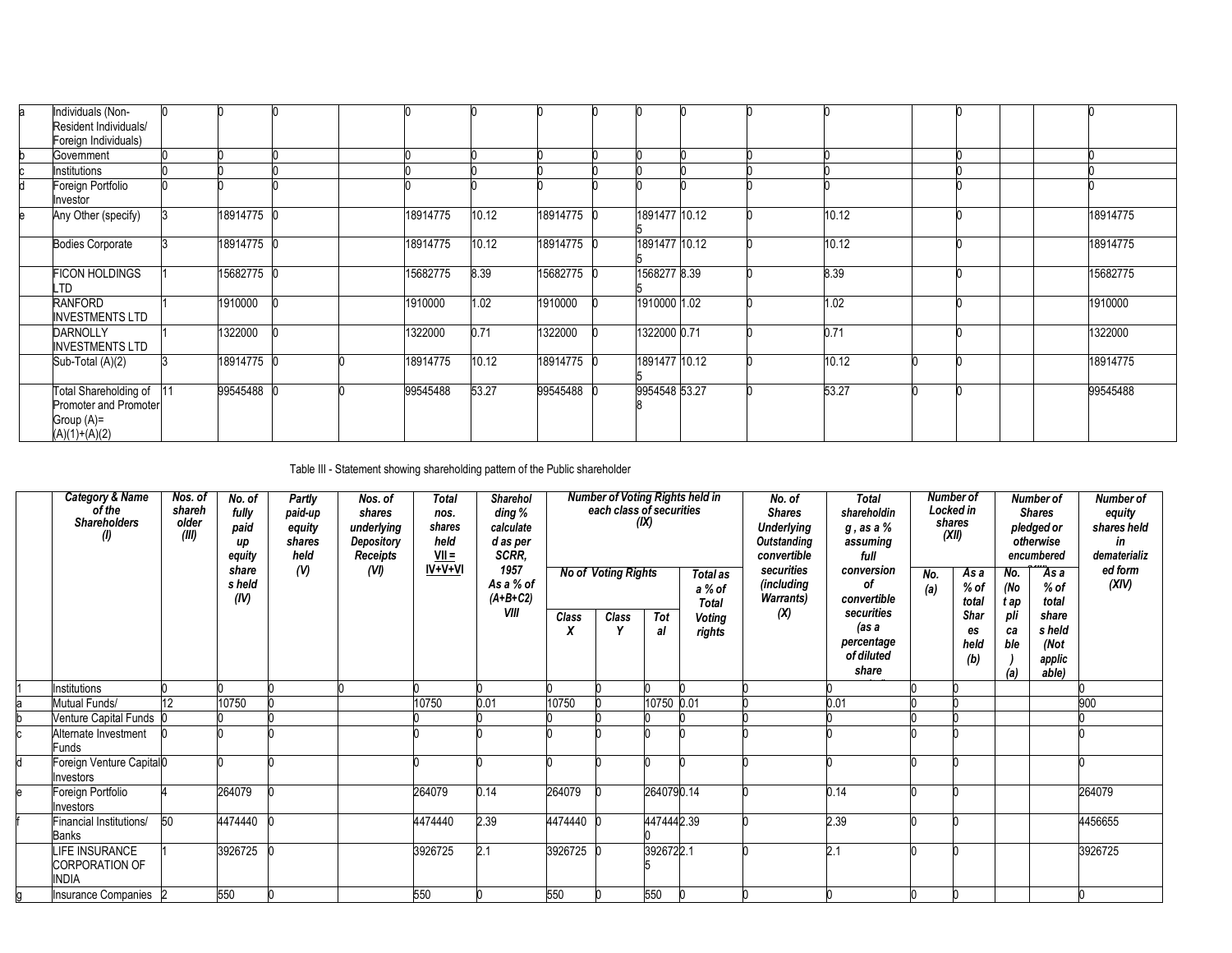|   | Provident Funds/<br><b>Pension Funds</b>                                                          | n     |            |          |       |            |                   |       |     |          |
|---|---------------------------------------------------------------------------------------------------|-------|------------|----------|-------|------------|-------------------|-------|-----|----------|
|   | Any Other (specify)                                                                               | 11    | 8100       | 8100     |       | 8100       | 8100              |       |     |          |
|   | Other                                                                                             | 11    | 8100       | 3100     |       | 8100       | 3100              |       |     |          |
|   | Sub-Total (B)(1)                                                                                  | 79    | 4757919    | 4757919  | 2.54  | 4757919    | 4757912.54        | 2.54  |     | 4721634  |
| 2 | Central Government/<br>State Government(s)/                                                       |       | 166254     | 166254   | 0.09  | 166254     | 1662540.09        | 0.09  |     | 166254   |
|   | President of India                                                                                |       |            |          |       |            |                   |       |     |          |
|   | Sub-Total $(B)(2)$                                                                                |       | 166254     | 166254   | 0.09  | 166254     | 1662540.09        | 0.09  |     | 166254   |
|   | Non-institutions                                                                                  |       |            |          |       |            |                   |       |     |          |
|   | Individuals -                                                                                     | 85511 | 54786035 0 | 54786035 | 29.32 | 547860350  | 54786029.32<br>35 | 29.32 | 105 | 52189453 |
|   | Individual shareholders 85313<br>holding nominal share<br>capital up to Rs. 2<br>lakhs.           |       | 37178319 0 | 37178319 | 19.9  | 371783190  | 37178319.9<br>19  | 19.9  | 105 | 34581737 |
|   | Individual shareholders 198<br>holding nominal share<br>capital in excess of Rs.<br>2 lakhs.      |       | 17607716 0 | 17607716 | 9.42  | 176077160  | 1760779.42<br>16  | 9.42  |     | 17607716 |
|   | NBFCs registered with 0<br><b>RBI</b>                                                             |       |            |          |       |            |                   |       |     | U        |
|   | <b>Employee Trusts</b>                                                                            |       |            |          |       |            |                   |       |     |          |
|   | Overseas Depositories 0<br>(holding DRs)<br>(balancing figure)                                    |       |            |          |       |            |                   |       |     |          |
|   | Any Other (specify)                                                                               | 4498  | 27592840 0 | 27592840 | 14.77 | 275928400  | 27592814.77<br>40 | 14.77 |     | 26383399 |
|   | <b>Bodies Corporate</b>                                                                           | 536   | 21600111 0 | 21600111 | 11.56 | 216001110  | 21600111.56<br>11 | 11.56 |     | 21543136 |
|   | <b>FINQUEST</b><br><b>SECURITIES PRIVATE</b><br>LIMITED -<br><b>PROPRIETARY</b><br><b>ACCOUNT</b> |       | 15592593 0 | 15592593 | 8.35  | 155925930  | 1559258.35<br>93  | 8.35  |     | 15592593 |
|   | Clearing member                                                                                   | 107   | 446132     | 446132   | 0.24  | 446132     | 4461320.24        | 0.24  |     | 446132   |
|   | <b>Employees</b>                                                                                  | 1593  | 638495     | 638495   | 0.34  | 638495     | 6384950.34        | 0.34  |     |          |
|   | Foreign Portfolio<br>nvestors (Category III)                                                      |       | 5443       | 5443     |       | 5443       | 5443              |       |     | 5443     |
|   | <b>HUF</b>                                                                                        | 1534  | 2529033    | 2529033  | 1.35  | 2529033    | 2529031.35        | 1.35  |     | 2528758  |
|   | Other                                                                                             |       | 500000     | 500000   | 0.27  | 500000     | 5000000.27        | 0.27  |     |          |
|   | Overseas Corporate<br><b>Bodies</b>                                                               |       | 39800      | 39800    | 0.02  | 39800      | 39800 0.02        | 0.02  |     | 39150    |
|   | <b>Trusts</b>                                                                                     |       | 33648      | 33648    | 0.02  | 33648      | 33648 0.02        | 0.02  |     | 33648    |
|   | Non-Resident Indian<br>(NRI)                                                                      | 719   | 1800178    | 1800178  | 0.96  | 1800178    | 1800170.96        | 0.96  |     | 1787132  |
|   | $Sub-Total(B)(3)$                                                                                 | 90009 | 82378875 0 | 82378875 | 44.09 | 823788750  | 82378844.09<br>75 | 44.09 | 105 | 78572852 |
|   | <b>Total Public</b><br>Shareholding (B)=<br>$(B)(1)+(B)(2)+(B)(3)$                                | 90089 | 87303048 0 | 87303048 | 46.72 | 87303048 0 | 87303046.72<br>48 | 46.72 | 105 | 83460740 |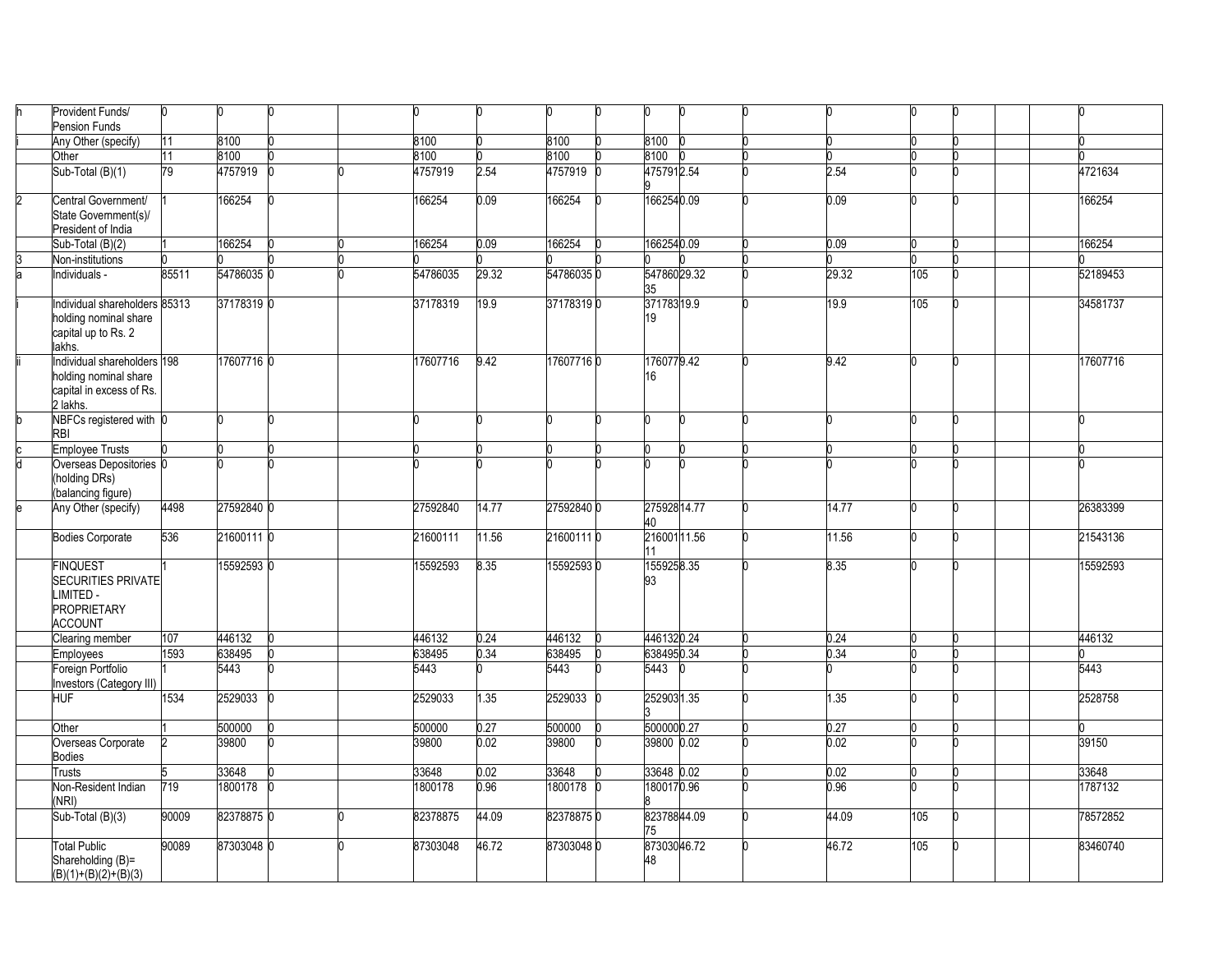| <b>Category &amp; Name</b> | No. of | No. of | <b>Partly</b> | Nos. of    | Total no. | <b>Sharehol</b> |           | Number of Voting Rights held in |            |              | No. of            | Total            | Number of |       |      | Number of     | Number of    |
|----------------------------|--------|--------|---------------|------------|-----------|-----------------|-----------|---------------------------------|------------|--------------|-------------------|------------------|-----------|-------|------|---------------|--------------|
| of the                     | shareh | fully  | paid-up       | shares     | shares    | ding %          |           | each class of securities        |            |              | <b>Shares</b>     | shareholdin      | Locked in |       |      | <b>Shares</b> | equity       |
| <b>Shareholders</b>        | older  | paid   | equity        | underlying | held      | calculate       |           |                                 | (IX)       |              | <b>Underlying</b> | <u>g, as a %</u> | shares    |       |      | pledged or    | shares held  |
|                            | (III)  | up     | shares        | Depository | $N =$     | d as per        |           |                                 |            |              | Outstanding       | assuming         |           | (XII) |      | otherwise     | in           |
|                            |        | equity | held          | Receipts   | $IV+V+VI$ | SCRR,           |           |                                 |            |              | convertible       | full             |           |       |      | encumbered    | dematerializ |
|                            |        | share  | $\mathcal{N}$ | (W)        |           | 1957            |           |                                 |            |              | securities        | conversion       |           |       |      | (XIII)        | ed form      |
|                            |        | s held |               |            |           | As a % of       |           | No of Voting Rights             |            | Total as     | (including        | οf               | No.       | As a  | No.  | As a          | (XIV)        |
|                            |        | (IV)   |               |            |           | $(A+B+C2)$      |           |                                 |            | a % of       | <b>Warrants</b> ) | convertible      |           | % of  | (No  | $%$ of        | 'Mot         |
|                            |        |        |               |            |           | (VIII)          |           |                                 |            | <b>Total</b> | (X)               | securities (     |           | total | t ap | total         | Applicable)  |
|                            |        |        |               |            |           |                 | Class     | Class                           | Tot        | Voting       |                   | as a             |           | Shar  | pli  | share         |              |
|                            |        |        |               |            |           |                 | X         |                                 | al         | rights       |                   | percentage       |           | es    | cа   | s held        |              |
|                            |        |        |               |            |           |                 |           |                                 |            |              |                   | of diluted       |           | held  | ble  | (Not          |              |
|                            |        |        |               |            |           |                 |           |                                 |            |              |                   | share            |           |       |      |               |              |
|                            |        |        |               |            |           |                 |           |                                 |            |              |                   | capital)         |           |       |      | applic        |              |
|                            |        |        |               |            |           |                 |           |                                 |            |              |                   | (XI)             |           |       |      | able)         |              |
| Custodian/DR Holder        |        |        |               | 16791800   | 16791800  |                 |           |                                 |            |              |                   |                  |           |       |      |               | 16791800     |
| The Bank of New York 1     |        |        |               | 16791800   | 16791800  |                 | 167918000 |                                 | 1679188.99 |              |                   |                  |           |       |      |               | 16791800     |
| Mellon                     |        |        |               |            |           |                 |           |                                 |            |              |                   |                  |           |       |      |               |              |
| Employee Benefit Trust 0   |        |        |               |            |           |                 |           |                                 |            |              |                   |                  |           |       |      |               |              |
| under SEBI (Share          |        |        |               |            |           |                 |           |                                 |            |              |                   |                  |           |       |      |               |              |
| based Employee             |        |        |               |            |           |                 |           |                                 |            |              |                   |                  |           |       |      |               |              |
|                            |        |        |               |            |           |                 |           |                                 |            |              |                   |                  |           |       |      |               |              |
| Benefit) Regulations,      |        |        |               |            |           |                 |           |                                 |            |              |                   |                  |           |       |      |               |              |
| 2014)                      |        |        |               |            |           |                 |           |                                 |            |              |                   |                  |           |       |      |               |              |
| <b>Total Non-Promoter-</b> |        |        |               | 16791800   | 16791800  |                 |           |                                 |            |              |                   |                  |           |       |      |               | 16791800     |
| Non Public                 |        |        |               |            |           |                 |           |                                 |            |              |                   |                  |           |       |      |               |              |
| Shareholding (C)=          |        |        |               |            |           |                 |           |                                 |            |              |                   |                  |           |       |      |               |              |
| $(C)(1)+(C)(2)$            |        |        |               |            |           |                 |           |                                 |            |              |                   |                  |           |       |      |               |              |

# Table IV - Statement showing shareholding pattern of the Non Promoter- Non Public shareholder

Table V - Statement showing shareholding pattern of the Significant Beneficiary Owner (SBO)

|   | Name                                   | Passport No. in<br>case of a foreign | Nationality     |               |                      | Details of holding/exercise of right of the SBO in the reporting company, whether direct or indirect* |                            |                                      | Date of creation /                                   |
|---|----------------------------------------|--------------------------------------|-----------------|---------------|----------------------|-------------------------------------------------------------------------------------------------------|----------------------------|--------------------------------------|------------------------------------------------------|
|   |                                        | national                             |                 | <b>Shares</b> | <b>Voting rights</b> | <b>Rights on distributable</b><br>dividend or any other<br>distribution                               | <b>Exercise of control</b> | Exercise of<br>significant influence | acquisition of<br>significant beneficial<br>interest |
|   | Ashwin C Muthiah                       |                                      | Singapore       | 41.37         | 43.38                |                                                                                                       |                            |                                      |                                                      |
|   | <b>AMI Holdings Private</b><br>.imited |                                      | Indian          | 18.31         | 21.64                |                                                                                                       | Νo                         | No                                   | 10-Jan-2013                                          |
|   | Lotus Fertilizers Private<br>.imited   |                                      | Indian          | 13.75         | 12.95                |                                                                                                       | Νo                         | No.                                  | 26-Sep-2014                                          |
| C | <b>FICON Holdings</b><br>.imited       |                                      | Mauritius       | 7:            | 7.26                 |                                                                                                       | No.                        | <b>No</b>                            | 08-Apr-2005                                          |
|   | Ranford Investments<br>.imited         |                                      | Marshal Islands | 0.94          | 0.9                  |                                                                                                       | No.                        | No.                                  | 12-Aug-1996                                          |
|   | Darnolly Investments<br>imited         |                                      | Marshal Islands | 0.65          | 0.61                 |                                                                                                       | <b>No</b>                  | <b>No</b>                            | 12-Aug-1996                                          |
|   | Ashwin C Muthiah                       |                                      | Singapore       | 0.02          | 0.02                 |                                                                                                       | Yes                        | Yes                                  | 02-Aug-1986                                          |